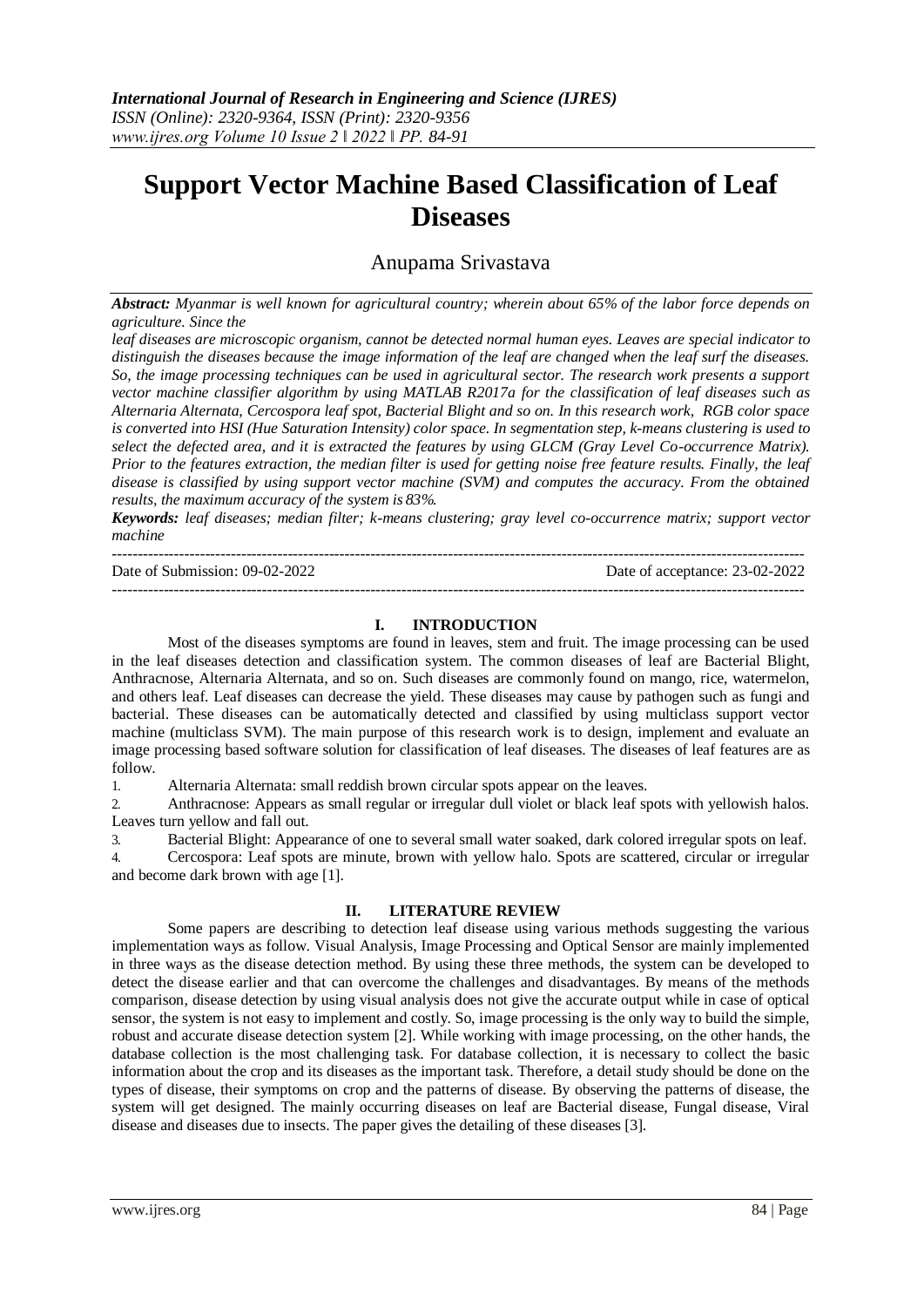## **III. METHODOLOGY**

The methodology of the research work can be divided into four stages such as image preprocessing, image segmentation, feature extraction, and disease detection and classification. Block diagram of the system is shown in Figure 1 [4].



**Figure 1.** Block Diagram of the System

The flow chart of the leaf diseases detection and classification system is shown in Figure 2 [5].



**Figure 2.** The Flow Chart of Leaf Diseases Classification System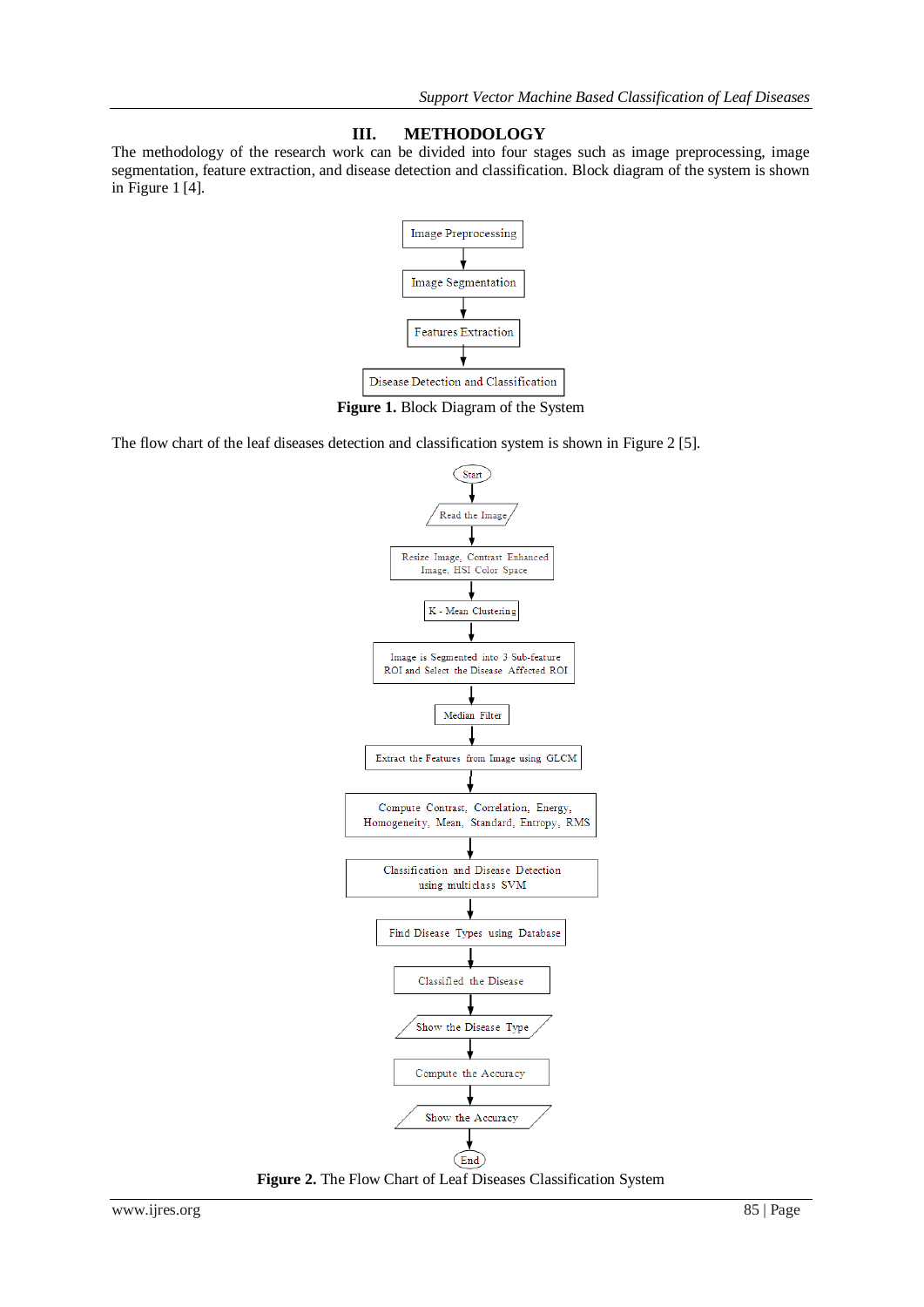The purposes and the advantages using image analysis are as follow [6].

- 5. To identify diseased leaf,
- 6. To measure affected area by disease,
- 7. To find the boundaries of the affected area,
- 8. To find out the color of the affected area,
- 9. To identify the diseases correctly.

The procedure of leaf diseases detection and classification system is the following.

- 1. Read input image.
- 2. Resize image.
- 3. The resized image is contrasted enhancement.
- 4. Converted RGB color space to HSI color space.
- 5. Apply k-mean clustering operation.
- 6. Image is segmented into three sub-features.
- 7. Select the disease affected area.
- 8. Filter the image by using median filter.
- 9. Extract the feature from the image using Gray-Level Co-occurrence Matrix (GLCM).
- 10. Compute contrast, correlation, energy, homogeneity, mean standard, entropy, root mean square.
- 11. Classify the diseases using multiclass support vector machine.
- 12. Compute the accuracy.
- 13. Show the accuracy.

### **3.1 HSI Color Space**

HSI model is proposed to improve the RGB model. The Hue Saturation Intensity (HSI) color model closely resembles the color sensing properties of human vision. The HSI color space was developed to be 'intuitive' in manipulating color and was designed to approximate the way humans perceive and interpret color. HLS (Hue, Lightness, and Saturation) color space is similar to the HSI, the term light is rather than intensity. HSI color space is best for traditional image processing functions such as convolution, equalization, histogram and so on, which operate by the manipulation of brightness values since I is equally dependent on R,G, and B. The arccos function to compute H, arccos always gives you a value between 0 and 180 degrees.

However, H can assume values between 0 and 360 degrees. If  $B > G$ , then H must be greater than 180 degrees. Therefore, if  $B > G$ , just compute H as before and then take (360 degrees –

H) as the actual hue value. The saturation is the distance on the triangle in the rgb-subspace from white relative to the distance from white to the fully saturated color with the same hue. Fully saturated colors are on the edges of the triangle. Hue is a color attribute that describes a pure color (pure yellow, orange or red), whereas a saturation gives a measure of degree to which a pure color is diluted by white light.



Figure 3. HSI Color Space

| <b>Table 1. Some Colors and Three HIS Intensity Value</b> |  |  |
|-----------------------------------------------------------|--|--|
| Color                                                     |  |  |

| Red    | $60^\circ$  | 0.375 |
|--------|-------------|-------|
| Green  | $120^\circ$ | 0.375 |
| Blue   | $240^\circ$ | 0.375 |
| Yellow | $60^\circ$  | 0.375 |
| Cyan   | $180^\circ$ | 0.375 |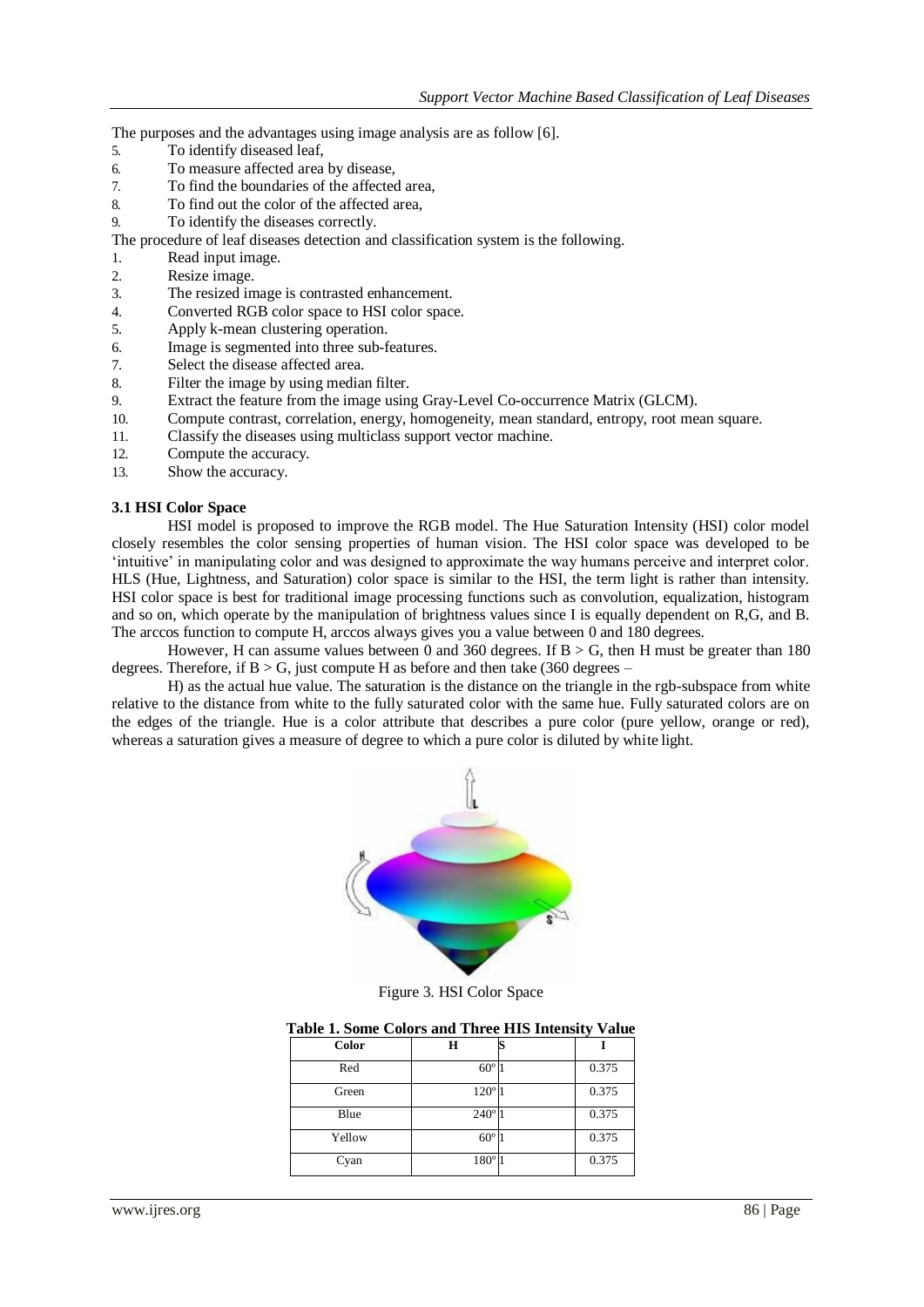|  | Support Vector Machine Based Classification of Leaf Diseases |
|--|--------------------------------------------------------------|
|--|--------------------------------------------------------------|

| Magenta | $300^\circ$ | 0.375 |
|---------|-------------|-------|
| White   |             | 0.75  |
| Black   |             |       |

The HSI color model owes its usefulness to two principle facts. Firstly, the intensity component, I, is decoupled from the color information in the image. Secondly, the hue and saturation components are intimately to the way in which human being perceive color. HSI color space is shown in Figure 3 [7] and HSI intensity of some colors is shown in Table 1 [8].

### **IV. TEST AND RESULTS**

In this section, tests and results of automated leaf diseases detection and classification system using gray-level co- occurrence matrix (GLCM) and multiclass support vector machine (multiclass SVM) are expressed. The performance of the algorithm as a whole is analyzed and discussed. Tests were carried out to find the best segmentation result, so that the error measurement is minimized, and to confirm that leaf diseases detection and classification can perform accurately. As were as confirming that the system provides accurate detection, experiments were also conducted in order to confirm the detection by extracting the properties of the images. In the image preprocessing step consist of three parts such as read the image, resize image and contrast enhanced image. The image preprocessing is shown in Figure 4.



(b)



Figure 4. Image Preprocessing (a) Original Image, (b) Resize Image, and (c) Contrast Enhanced Image

Histogram equalization is a consideration for the image enhancement. It is a traditional approach of image contrast adjustment then the histogram equalization is shown in Figure 5.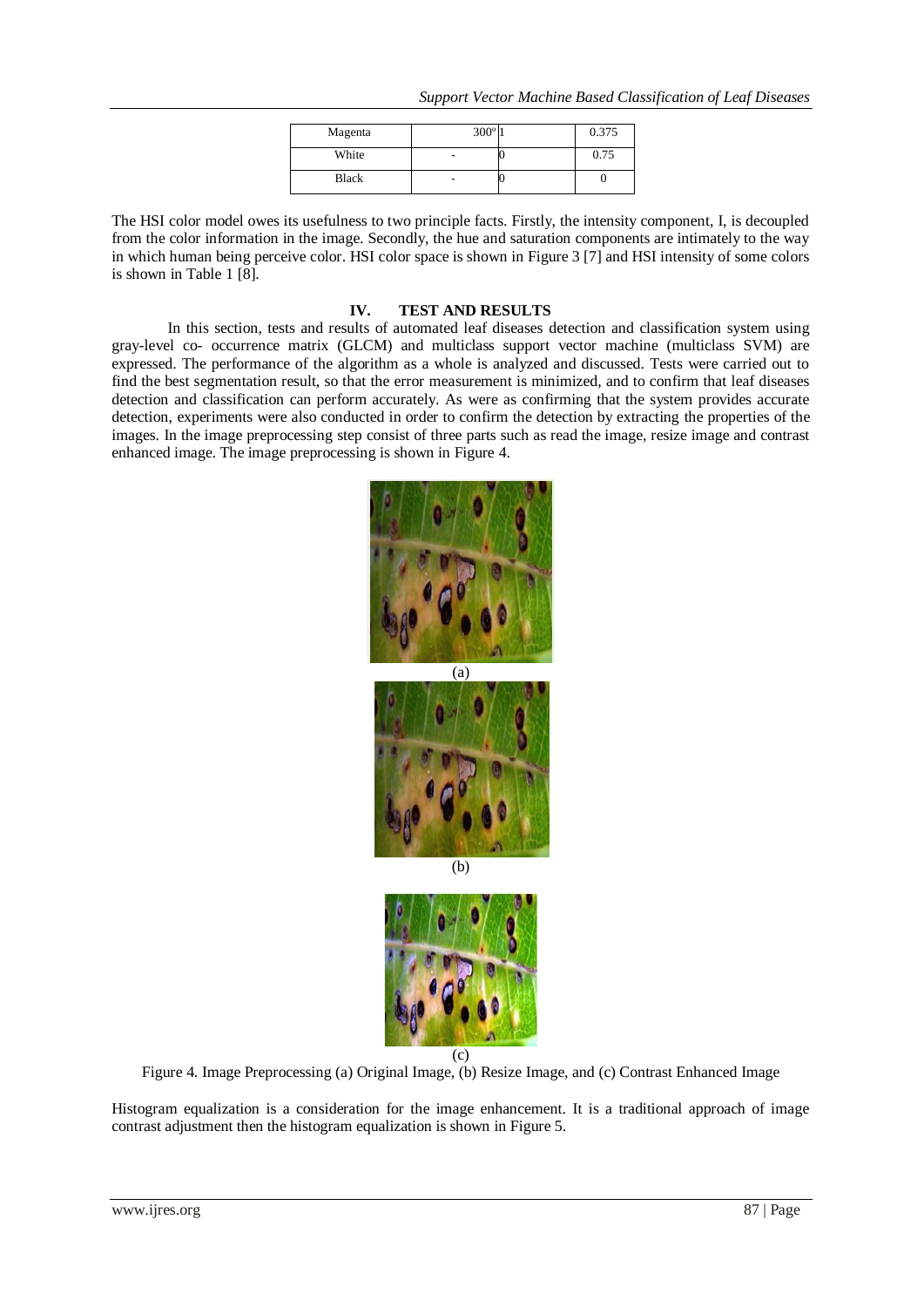

Figure 5. Histogram Equalization Image (a) before contrast enhancement, (b) after contrast enhancement

After making the preprocessing, the RGB color space is converted into HSI and L\*a\*b (a luminosity layer 'L\*', chromaticity-layer 'a\*' and 'b\*'). The HSI color space is higher peak signal to noise ratio than L\*a\*b color space. The results are shown in Figure 6.

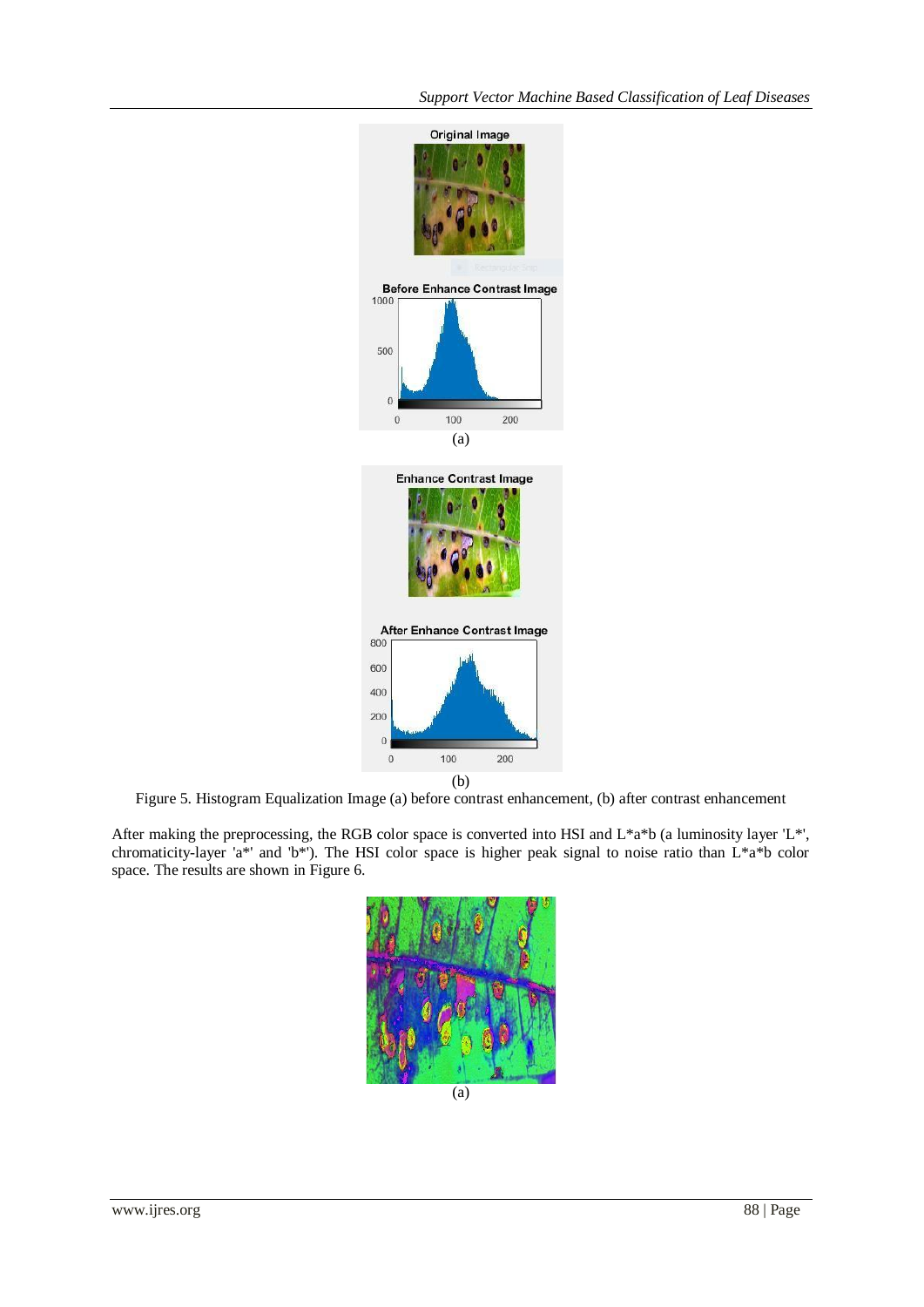*Support Vector Machine Based Classification of Leaf Diseases*





Figure 6. Color Space (a) HIS Color Space, (b) L\*a\*b Color Space, and (c) Peak Signal to Noise Ratio (PSNR) of Color Space

The image is segmented into three sub-features by using k- mean clustering. And then, select the disease affected area. The results are shown in Figure 7.



Figure 7. k-mean clustering

In the feature extraction, the segmented image is converted into gray scale image, then filter by using median filter and GLCM is used to extract the feature [9]. The segmented image is as shown in Figure 8. The gray scale image and median filter image are shown in Figure 9 and Figure 10. After that, the affected area of leaf can be calculated. The affected area of leaf is shown in Figure 11. Finally, the leaf diseases can be classified by using multiclass support vector machine. The disease type is shown in Figure 12. The accuracy is shown in Figure 13.



Figure 8. Segmented Image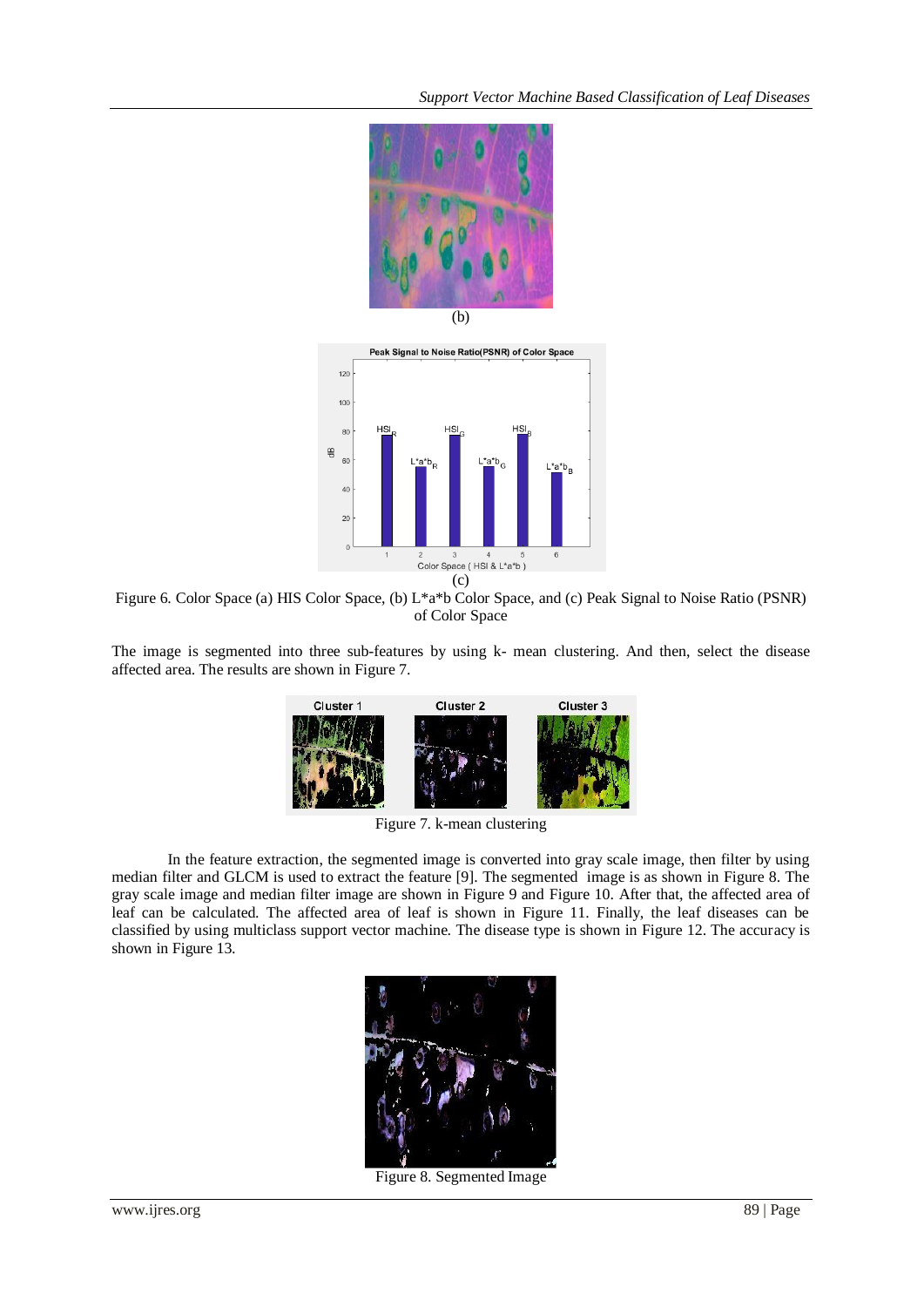

Figure 9. Gray Scale Image



Figure 10. Median Filter Image

| Affected Area                                                                                                                  |  |
|--------------------------------------------------------------------------------------------------------------------------------|--|
| Area of the disease affected region is :24 pixels<br>Total Leaf Area is : 194531 pixels<br>Affected Area of Leaf is: 15.0123 % |  |

Figure 11. Affected Area of Leaf

| <b>Help Dialog</b>                     |   |  |
|----------------------------------------|---|--|
| Ĩ<br>Alternaria Alternata<br><b>OK</b> |   |  |
| Figure 12. Disease Type of Leaf        |   |  |
| Final                                  | × |  |
| Percentage of Accuracy is :80.6452 %   |   |  |
| OK                                     |   |  |

Figure 12. Disease Type of Leaf

This system elaborates the evaluated results with proper discussion. Windows 10 based system 4GB DDR4 Memory, 1TB of HDD, Core i5 is used for conduction the experiments. And then, MATLAB R2017a is used for the simulation of work. The total program execution time is shown in Figure 14.

| Total Running Time (Accuracy)                                         |  |  |  |
|-----------------------------------------------------------------------|--|--|--|
| Total Program Running Time is: (14.4268) Seconds or (0.24045) Minutes |  |  |  |
| OK                                                                    |  |  |  |
| Figure 14. The Total Program Execution Time                           |  |  |  |